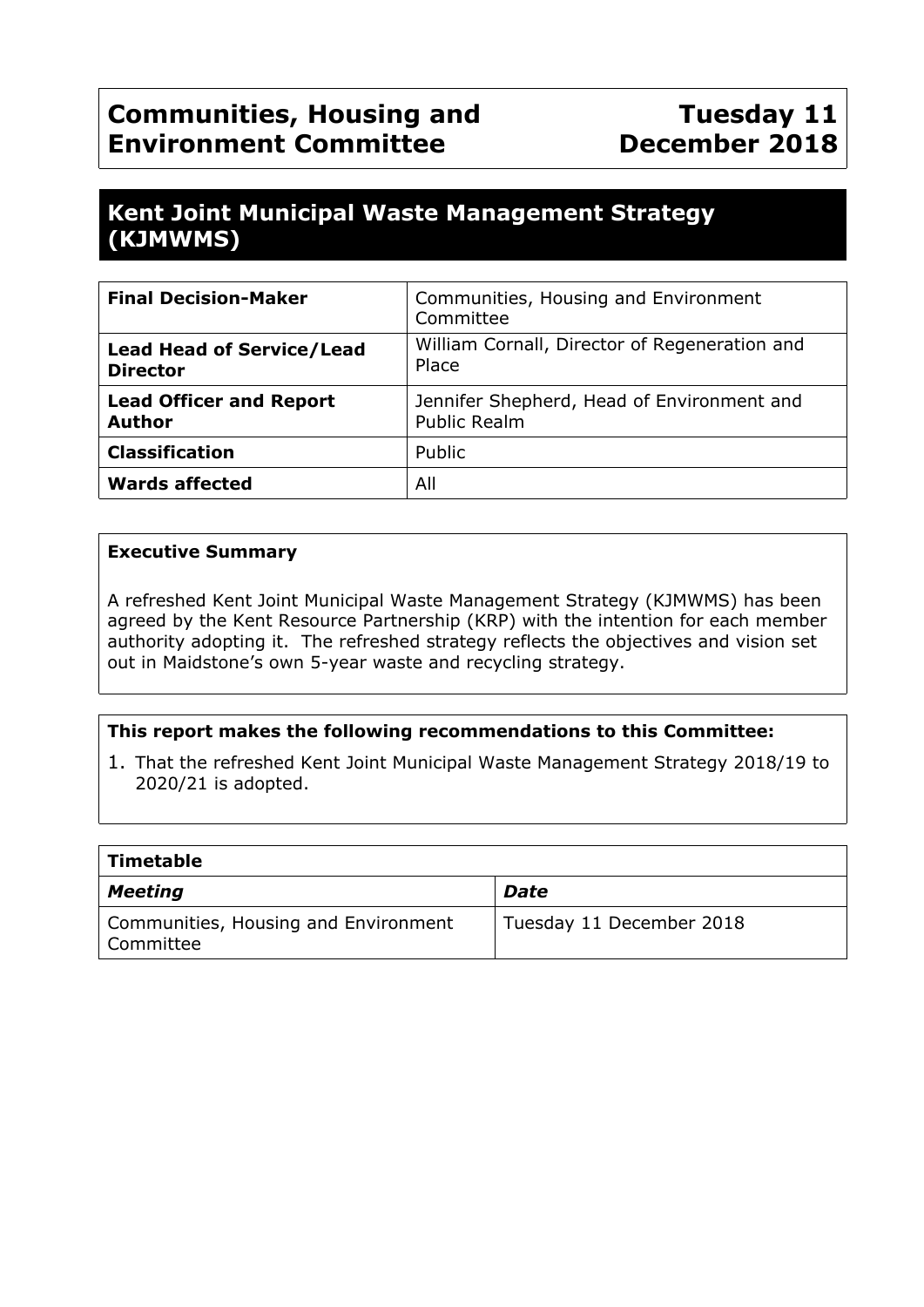### **Kent Joint Municipal Waste Management Strategy (KJMWMS)**

#### **1. INTRODUCTION AND BACKGROUND**

- 1.1 The 13 Kent councils, who form the Kent Resource Partnership (KRP) previously known as the Kent Waste Partnership – first adopted the original Kent Joint Municipal Waste Management Strategy (KJMWMS) in 2007. This strategy set out how Kent would manage its resource materials and waste from its households up until 2020.
- 1.2 The Strategy was reviewed in 2012/13 with the intention to review again in 2016/17. However due to pending changes to EU legislation and Kent County Council's Waste Disposal Strategy being prepared, the decision was taken by the Member's Board of the KRP to delay the refresh until 2018/19.
- 1.3 In September 2017, a workshop, facilitated by Dr Jane Beasley was held with KRP Members and Senior Officers to discuss the refresh of the Strategy. This was then followed by a 6 week consultation with key stakeholders including packaging designers and producers, retailers, waste management companies, reprocessors, Local and Central Government and environmental organisations.
- 1.4 The Strategy adopted in 2012/13 had three key objectives:
	- Deliver the best possible outcomes on materials handled by the KRP from household and other appropriate sources
	- Deliver the best possible value for money to the Kent taxpayer taking into account the whole service costs paid through Council Tax
	- Secure the best possible outcomes through effective partnership working among the 13 Kent Councils, through the SE7 project, with Government and across the supply chain.
- 1.5 The Strategy then focused on three priorities; Materials security and resource efficiency; Value for money for Kent taxpayers; Supporting Kent's interests.
- 1.6 In 2013, Maidstone Council formally supported the Kent Joint Municipal Waste Management Strategy as it reflected the objectives already adopted locally through Maidstone's own 5-year Waste and Recycling Strategy.
- 1.7 The refreshed KJMWMS for 2018/19 to 2020/21 has now been prepared based on the feedback from the industry and in July 2018 was adopted by the KRP Members Board with a view for the Strategy to be adopted by each of the 13 member authorities.
- 1.8 The refreshed strategy now contains a clear vision for the next 2 years: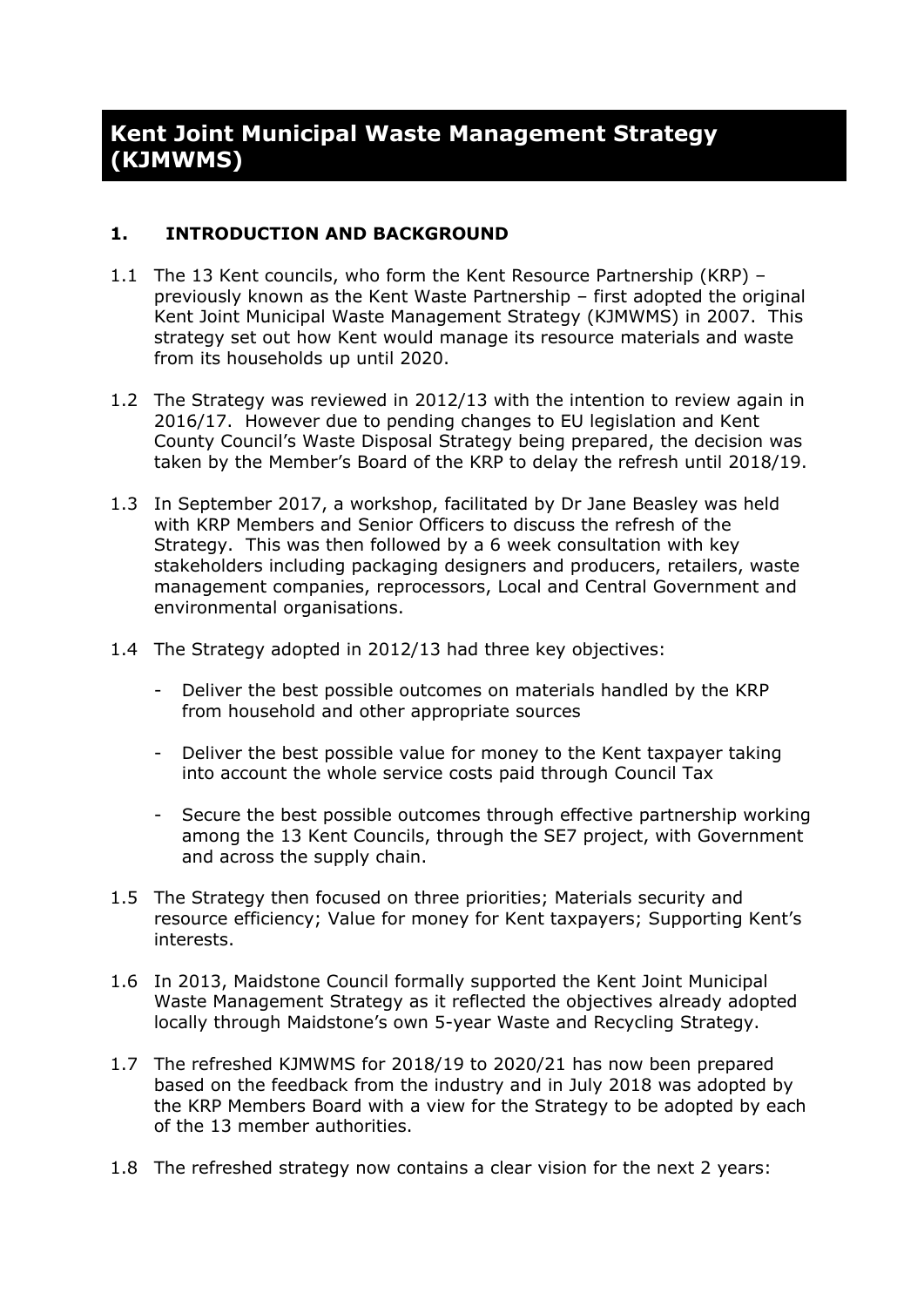*The Kent Resource Partnership (KRP) will lead the transformation to a circular economy, where the value of material resources flowing into and through Kent are retained, generating employment, skills and training opportunities, and realising wider economic, environmental, health and wellbeing benefits for the local and regional community and beyond.*

- 1.9 The Strategy focuses on maximising the value of our resources, considering whole service costs to ensure value for money to the Kent taxpayer, realising opportunities through effective partnership working and supporting a circular economy for Kent.
- 1.10 The Strategy sets out specific objectives across Kent for a recycling rate of 50%, a landfill target of less than 2% and a year on year reduction in residual waste per household.
- 1.11 The objectives are set out under four key policies
	- Maximising the value of resources
	- Value for Money for the Kent Taxpayer
	- Engagement, Collaboration and Partnership Working
	- Future thinking
- 1.12 The refreshed strategy is included in Appendix 1.
- 1.13 Alongside the Strategy, the Kent Resource Partnership also prepare an annual report and Materials End Destination Publication which outlines Kent performance and is used to measure a number of the objectives set out in the Strategy. More information about the Partnership is available online at [https://www.kent.gov.uk/about-the-council/partnerships/kent-resource](https://www.kent.gov.uk/about-the-council/partnerships/kent-resource-partnership)[partnership](https://www.kent.gov.uk/about-the-council/partnerships/kent-resource-partnership)
- 1.14 It is proposed that a new KJMWMS will be prepared and adopted in 2020/21.

#### **2. AVAILABLE OPTIONS**

- 2.1 The refreshed KJMWMS reflects the objectives and vision of Maidstone's own 5-year Waste and Recycling Strategy, which was adopted by the Communities, Housing and Environment Committee in 2018. Therefore the Committee could decide to adopt the KJMWMS to demonstrate its support of the wider objectives across Kent and its commitment to the Kent Resource Partnership. This will ensure that Maidstone continues to both contribute and benefit from the collaborative approach to waste and resource management across the County as a whole. This approach has delivered significant savings to the Kent taxpayer over the past few years through consistency of service and maximising the value of the resource collected.
- 2.2 Alternatively the Committee could decide not to adopt the KJMWMS and to deliver its own strategy in isolation. However there is significant overlap between the two strategies and therefore delivery of Maidstone's objectives would contribute to the wider Kent objectives.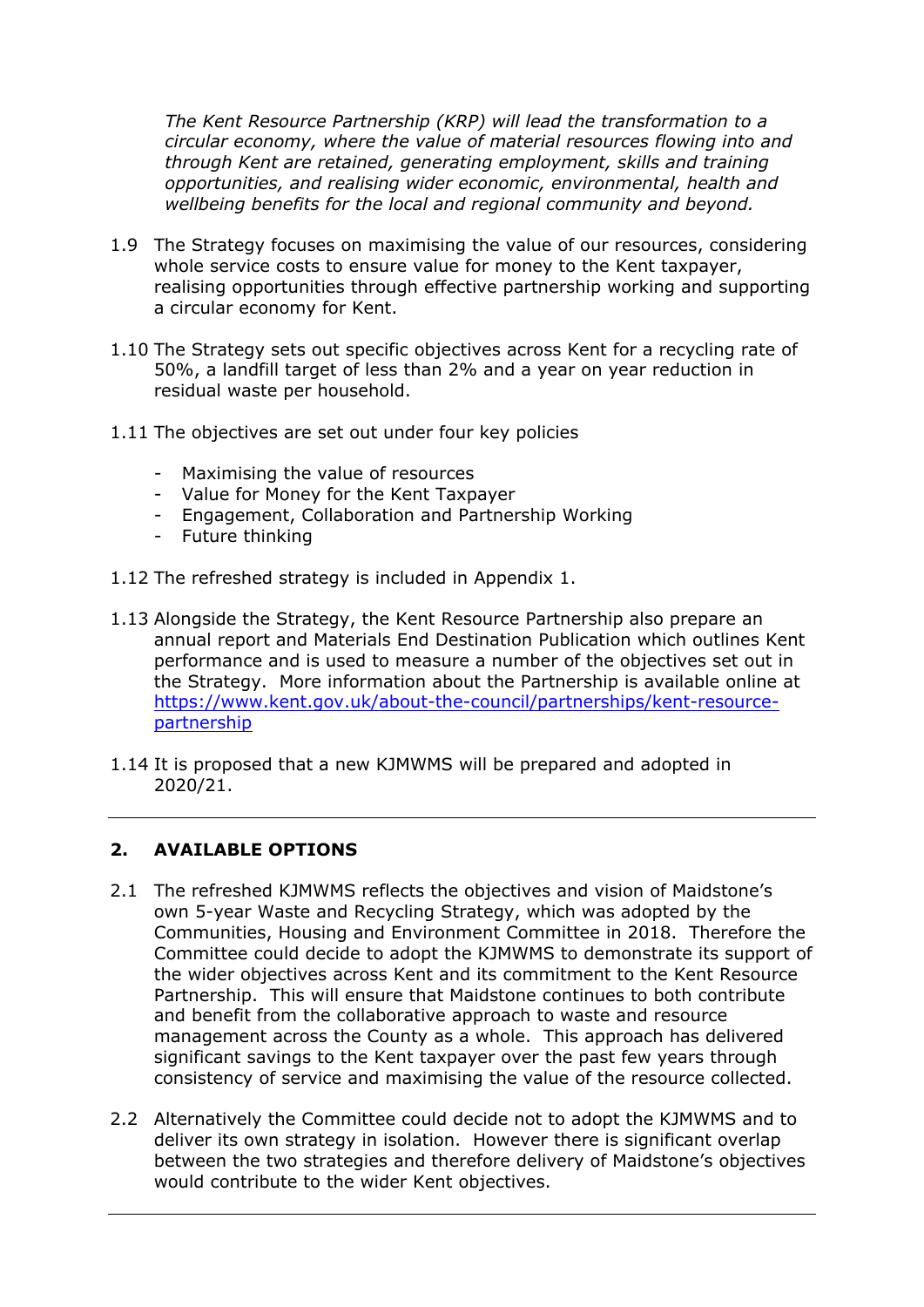#### **3. PREFERRED OPTION AND REASONS FOR RECOMMENDATIONS**

- 3.1 Given that the refreshed KJMWMS reflects the objectives and vision set out in Maidstone's Waste and Recycling Strategy 2018-2023, it is recommended that the Committee adopts the refreshed strategy.
- 3.2 Continuing to support the Kent Resource Partnership will ensure that Maidstone contributes to the wider Kent objectives and gains the benefits of collaborative working, including delivering joint communication campaigns, sharing best practice and a greater collective influence on Government policy. The Kent Resource Partnership has become known for levering in funding and support from the industry as well as influencing government thinking.

#### **4. RISK**

- 4.1 There are no risks identified from adopting the refreshed KJMWMS as the objectives and policies are all consistent with Maidstone's own waste and recycling strategy.
- 4.2 However there is a reputational risk to the Council if it decides not to adopt the refreshed strategy as it is likely to reflect negatively on Maidstone's role within the Kent Resource Partnership. Failure to adopt the KJMWMS would undermine Maidstone's commitment to the KRP.

#### 5. **CONSULTATION RESULTS AND PREVIOUS COMMITTEE FEEDBACK**

- 5.1 A 6 week consultation was carried out by Beasley Associates on behalf of the Kent Resource Partnership in the development of this refreshed Strategy. Maidstone Borough Council contributed to the consultation during a workshop held with Members and Senior Officers.
- 5.2 In September 2018, the Committee adopted Maidstone's new waste strategy setting out its objectives and vision for the next 5 years.

#### **6. NEXT STEPS: COMMUNICATION AND IMPLEMENTATION OF THE DECISION**

6.1 If the Committee agrees to adopt the KJMWMS, a link to the strategy will be made available on the Council's website alongside its own Strategy.

#### **7. CROSS-CUTTING ISSUES AND IMPLICATIONS**

| <b>Issue</b> | <b>Implications</b> | Sign-off |
|--------------|---------------------|----------|
|--------------|---------------------|----------|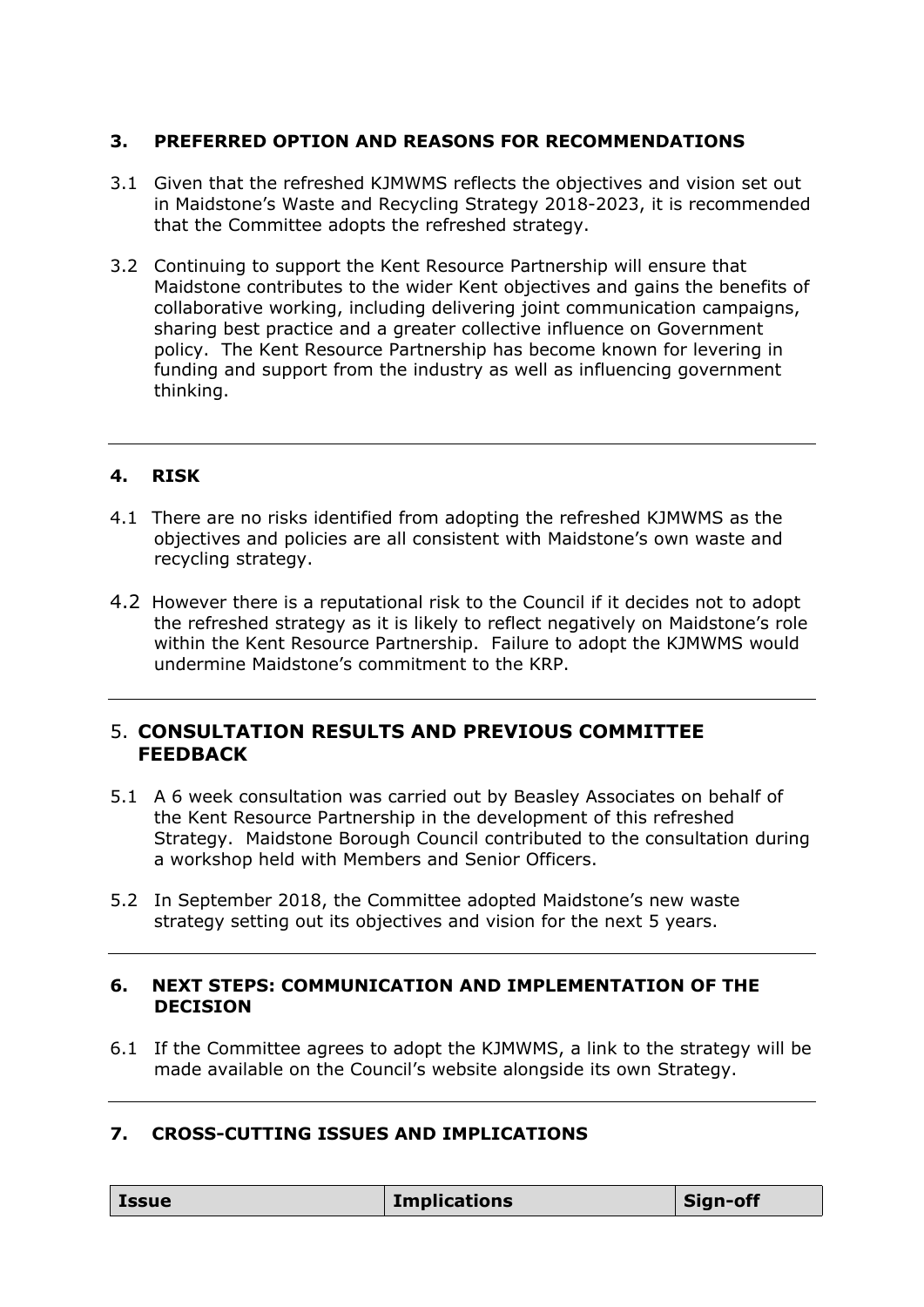| <b>Impact on Corporate</b><br><b>Priorities</b> | We do not expect the<br>recommendations will by<br>themselves materially affect<br>achievement of corporate<br>priorities. However, they will<br>support the Council's overall<br>achievement of its aims as set<br>out in section 3 [preferred<br>alternative].          | Head of<br>Environment<br>and Public<br>Realm  |
|-------------------------------------------------|---------------------------------------------------------------------------------------------------------------------------------------------------------------------------------------------------------------------------------------------------------------------------|------------------------------------------------|
| <b>Risk Management</b>                          | The risk identified with not<br>adopting the KJMWMS is<br>outlined in section 4.                                                                                                                                                                                          | Head of<br>Environment<br>and Public<br>Realm  |
| <b>Financial</b>                                | The proposals set out in the<br>recommendation are all within<br>already approved budgetary<br>headings and so need no new<br>funding for implementation.                                                                                                                 | Head of<br>Finance                             |
| <b>Staffing</b>                                 | We will deliver the<br>recommendations with our<br>current staffing.                                                                                                                                                                                                      | Head of<br>Environment<br>and Public<br>Realm  |
| Legal                                           | The proposals set out in the<br>recommendation are consistent<br>with MBC strategy and do not<br>have any negative legal<br>implications.                                                                                                                                 | Team Leader,<br>Contracts and<br>Commissioning |
| <b>Privacy and Data</b><br><b>Protection</b>    | No implications                                                                                                                                                                                                                                                           | Head of<br>Environment<br>and Public<br>Realm  |
| <b>Equalities</b>                               | The refreshed KJMWMS and<br>objectives all consistent with<br>Maidstone's own waste and<br>recycling strategy. Equalities<br>Impact Assessments will be<br>carried out as and when<br>policies or action plans are<br>developed to support the<br>strategy going forward. | Equalities and<br>Corporate<br>Policy Officer  |